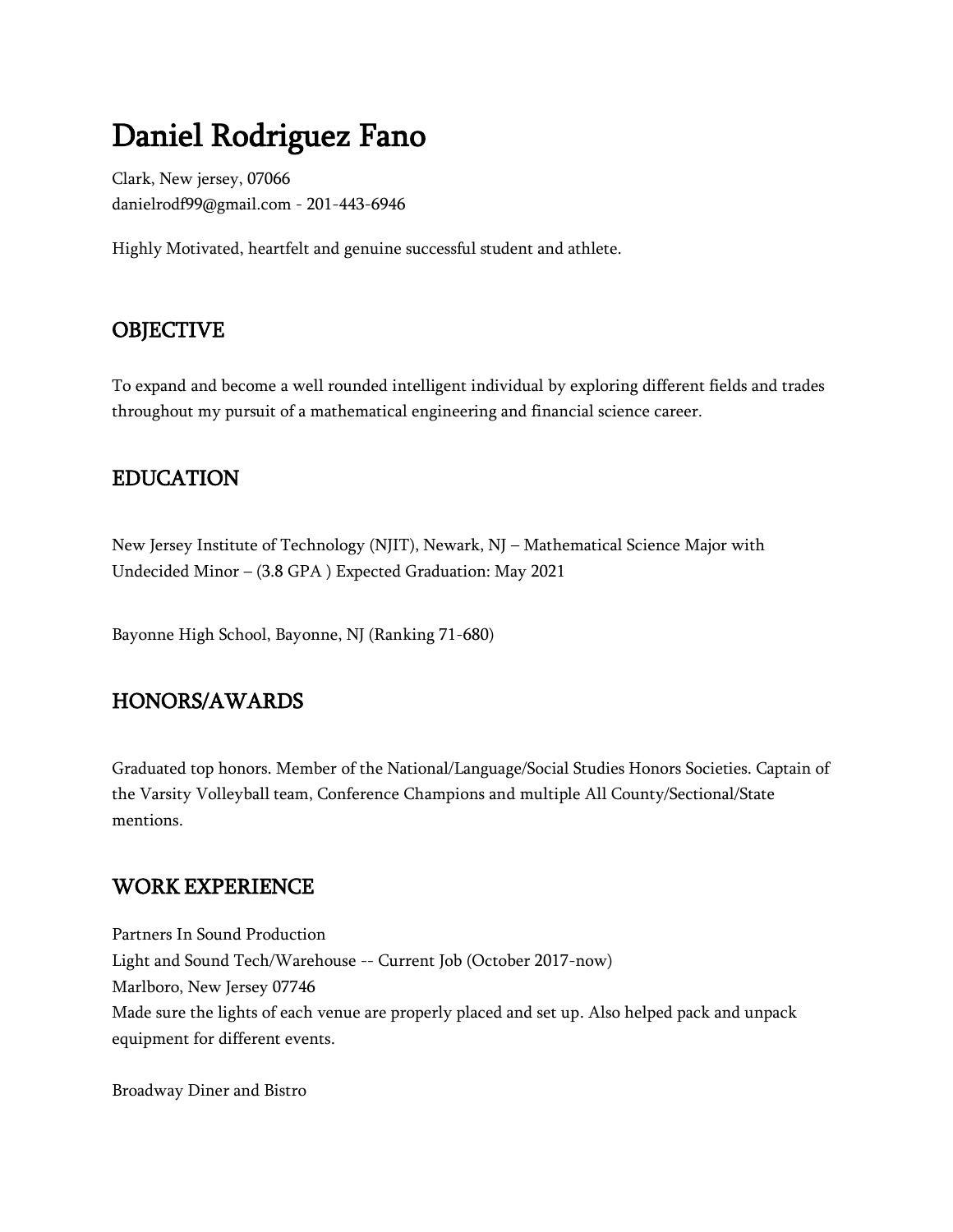Waiter – 1.5 years. (June, 2016-Sept., 2017) Bayonne, New Jersey 07002 Running and serving food at a praised diner in Bayonne. Rincon de Espana/Venice Bar. Busboy and waiter  $-1$  year. (June, 2015-June, 2016) Bayonne, New Jersey 07002 Bussed and cleaned tables restocked the table supplies ran food for different servers. Got ice and food for bar section.

Kopko Political Campaign Promoter of a political candidate-- .5 years (October, 2014-March,2015) Bayonne, New Jersey 07002 Advertised from door to door and gave flyers at events for the political campaign of Matt Kopko for a political position.

Avenue A Mart. Warehouse and Stocking- .5 year. (April, 2014-September, 2014) Bayonne, New Jersey 07002 Stocked groceries and snacks at a corner store, also wiped faces of display refrigerators.Other tasks also included the price tagging of products and cleaning shelves

#### SKILLS

Great customer service aptitude. Able to work individually and in a group. Quick adaptation to different work systems. Prefers to work in a communication filled environment. Composed character with strong self control. Works with initiative and eager to learn new trades and other professions.

#### **COMPUTERS**

Proficiently knows Word, Excel, and Powerpoint. Is also able to use the Engineering design software Creo Parametric.

## LANGUAGES

Speak, read and write English, Spanish, and Italian.

#### **OTHER**